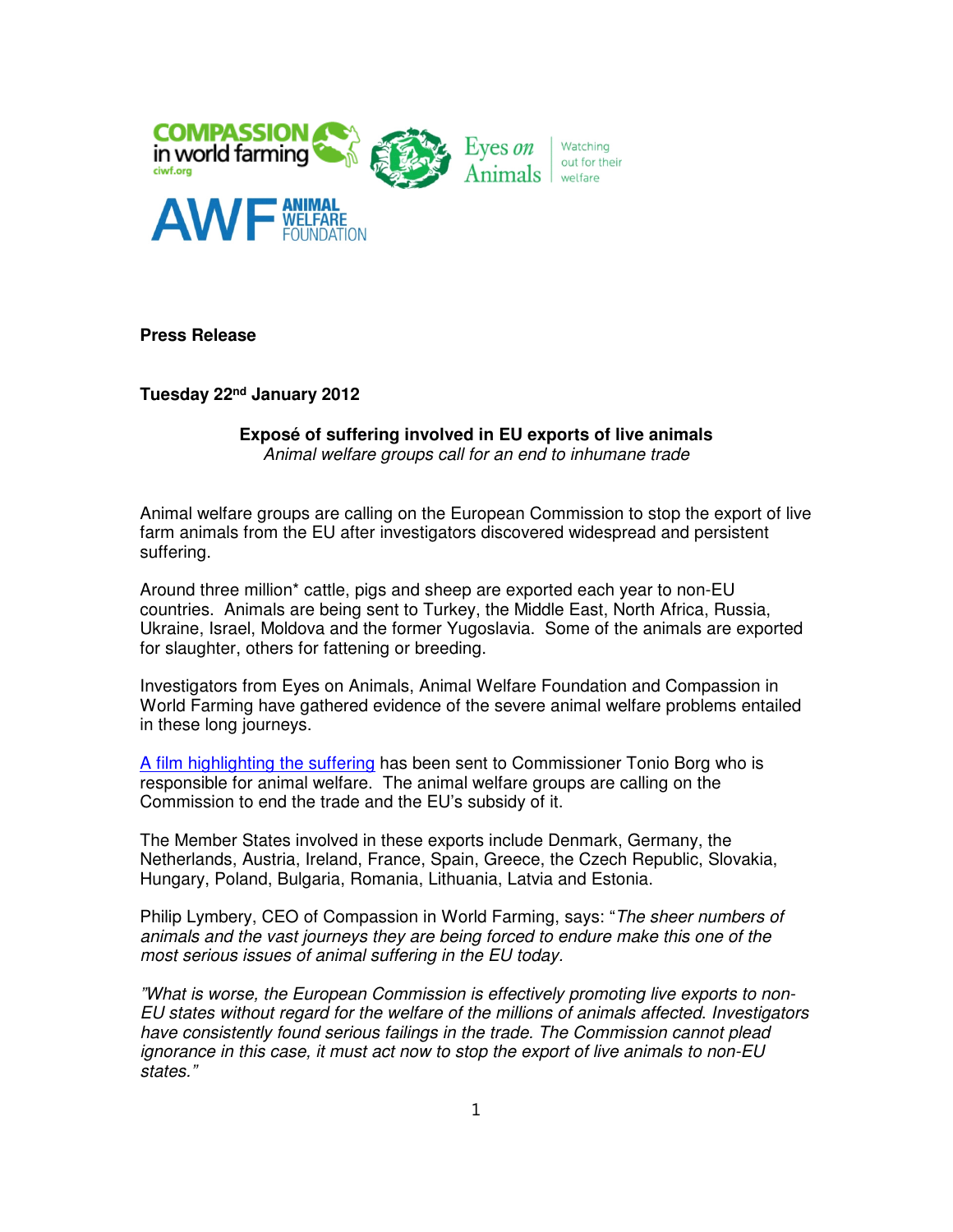The investigators documented:

- Animals suffering from extreme thirst.
- Cattle so hungry that they eat their filthy bedding.
- Sheep with legs trapped between the side of the truck and the floor for hours as paperwork is completed at the border (they cannot be helped before the documentation is complete).
- Animals dying on the journey.
- Terrible cruelty at slaughter in the destination countries.
- Long delays at the border between the EU and Turkey that can lead to prolonged suffering.
- Sheep and cows giving birth in trucks at the border, despite EU law prohibiting the transport of heavily pregnant animals. With no facilities to house the animals at the border, the new-born animals had to be left on the trucks at risk of being trampled.

Delays are a common feature in the trade, with the Bulgarian (EU) border with Turkey proving a bottleneck that leads to animals stranded at the border. During the delayswhich can last for hours, even days - the animals are often left on the trucks with inadequate food and water.

In one such case, investigators documented a truck of bulls that had come all the way from Latvia and were destined for slaughter in Iraq, an overall journey of 4,600 km. This truck was stuck at the EU-Turkey border for 6.5 days. Throughout this time they were kept cooped up on the truck.

Lesley Moffat of Eyes on Animals and also speaking for Animal Welfare Foundation, says: "An absurd situation developed where the truck was not allowed to enter Turkey because it did not have the necessary document to allow it to cross Turkey to Iraq. However, because it had crossed into the short No Man's Land between the Bulgarian and Turkish borders, the Bulgarian officials refused to allow it back into Bulgaria claiming the animals may have caught foot-and-mouth disease in the area between the two borders."

Eventually, after 6.5 days, the paperwork problem was resolved and the animals continued their journey to slaughter in Iraq.

Part of the trade between the EU and third countries, the export of breeding cattle, is generously subsidised by European taxpayers The EU supports exporters to the tune of about €9 million a year to encourage the trade. On average, 80,000 cattle a year are exported with subsidies. It is ethically unacceptable for public money to be used to promote a trade that often results in suffering.

Shockingly, the Commission, rather than trying to end this unacceptable trade, is actively trying to increase it. The Commission's 2012 Progress Report on Turkey commends Turkey for having increased its imports of live cattle from the EU but also presses it to further expand these imports.

Philip adds: "We are calling for the EU's inhumane live export trade to be brought to an